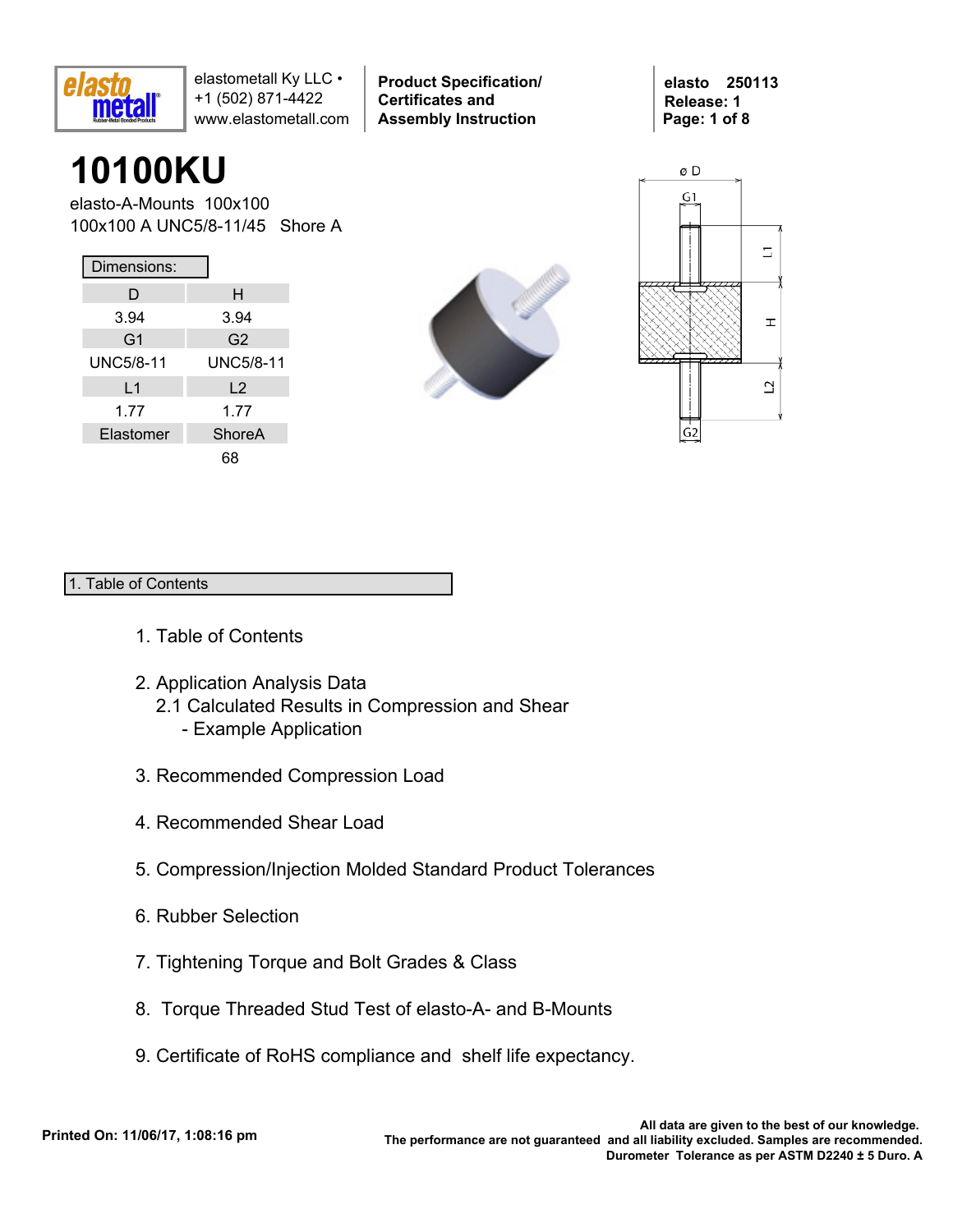

**Product Specification/ Certificates and Assembly Instruction**

**elasto 250113 Release: 1 Page: 2 of 8**

## **10100KU**

elasto-A-Mounts 100x100 100x100 A UNC5/8-11/45 Shore A

| Dimensions:    |                  |
|----------------|------------------|
| D              | н                |
| 3.94           | 3.94             |
| G <sub>1</sub> | G <sub>2</sub>   |
| UNC5/8-11      | <b>UNC5/8-11</b> |
| L1             | L <sub>2</sub>   |
| 1.77           | 1.77             |
| Elastomer      | ShoreA           |
|                |                  |





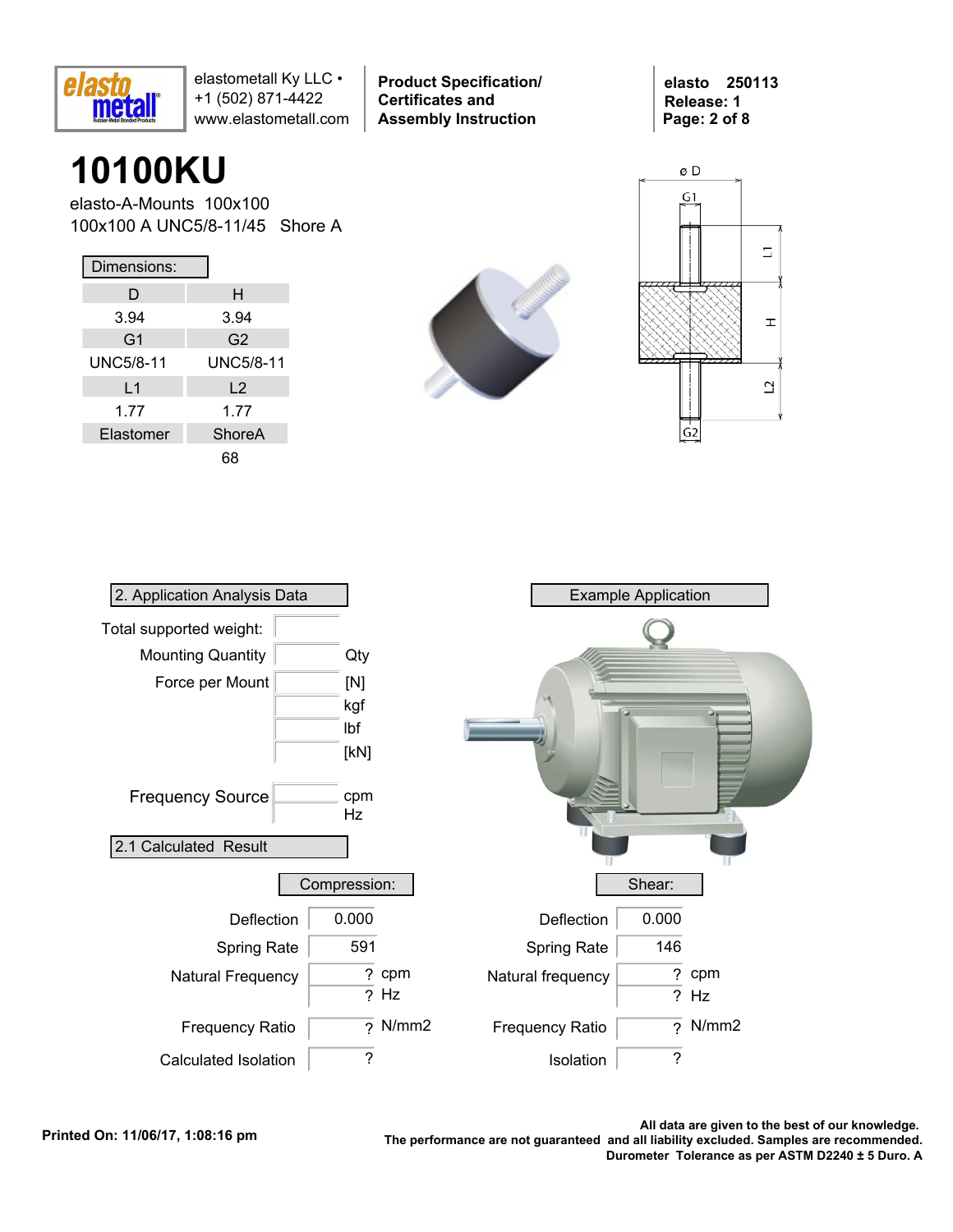

**Product Specification/ Certificates and Assembly Instruction**

**elasto 250113 Release: 1 Page: 3 of 8**

## **10100KU**

elasto-A-Mounts 100x100 100x100 A UNC5/8-11/45 Shore A

| Dimensions:    |                  |
|----------------|------------------|
| D              | н                |
| 3.94           | 3.94             |
| G <sub>1</sub> | G <sub>2</sub>   |
| UNC5/8-11      | <b>UNC5/8-11</b> |
| L1             | L <sub>2</sub>   |
| 1.77           | 1.77             |
| Elastomer      | ShoreA           |
|                |                  |





### 3. Recommended Compression Load



#### **Compression Deflection Information**

? Natural Frequency at max. load ?Isolation at

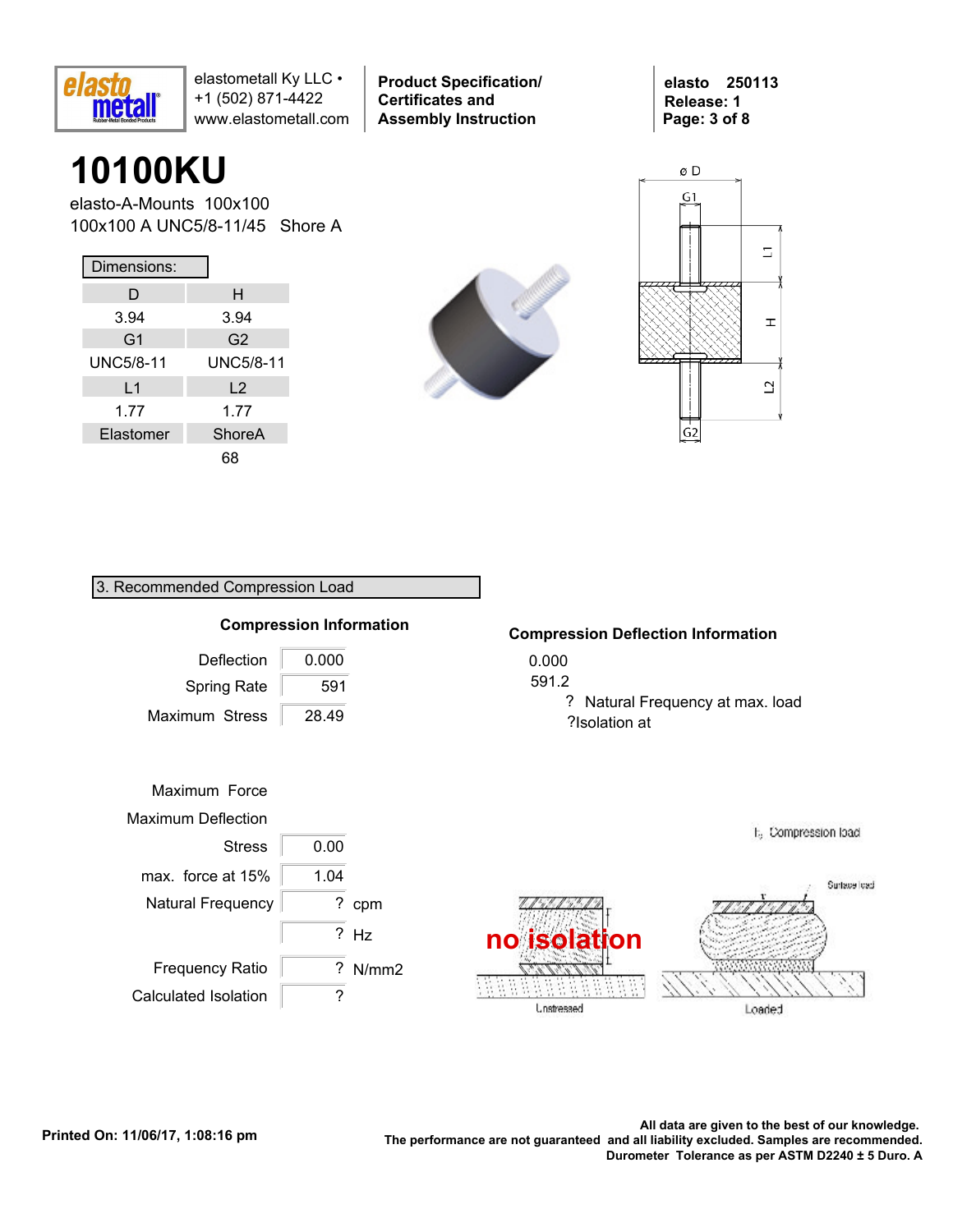

**Product Specification/ Certificates and Assembly Instruction**

**elasto 250113 Release: 1 Page: 4 of 8**

## **10100KU**

elasto-A-Mounts 100x100 100x100 A UNC5/8-11/45 Shore A

| Dimensions:    |                  |
|----------------|------------------|
| D              | н                |
| 3.94           | 3.94             |
| G <sub>1</sub> | G2               |
| UNC5/8-11      | <b>UNC5/8-11</b> |
| L1             | $\mathsf{L}2$    |
| 1.77           | 1.77             |
| Elastomer      | ShoreA           |
|                |                  |





#### 4. Recommended Shear Load

### **Shear Information**

| Deflection         | 0.000 |
|--------------------|-------|
| <b>Spring Rate</b> | 146   |
| max. stress        | 2 71  |

### **Shear Deflection Information**

0.000

146.5

? Natural Frequency by max. load ? Isolation by



Loaded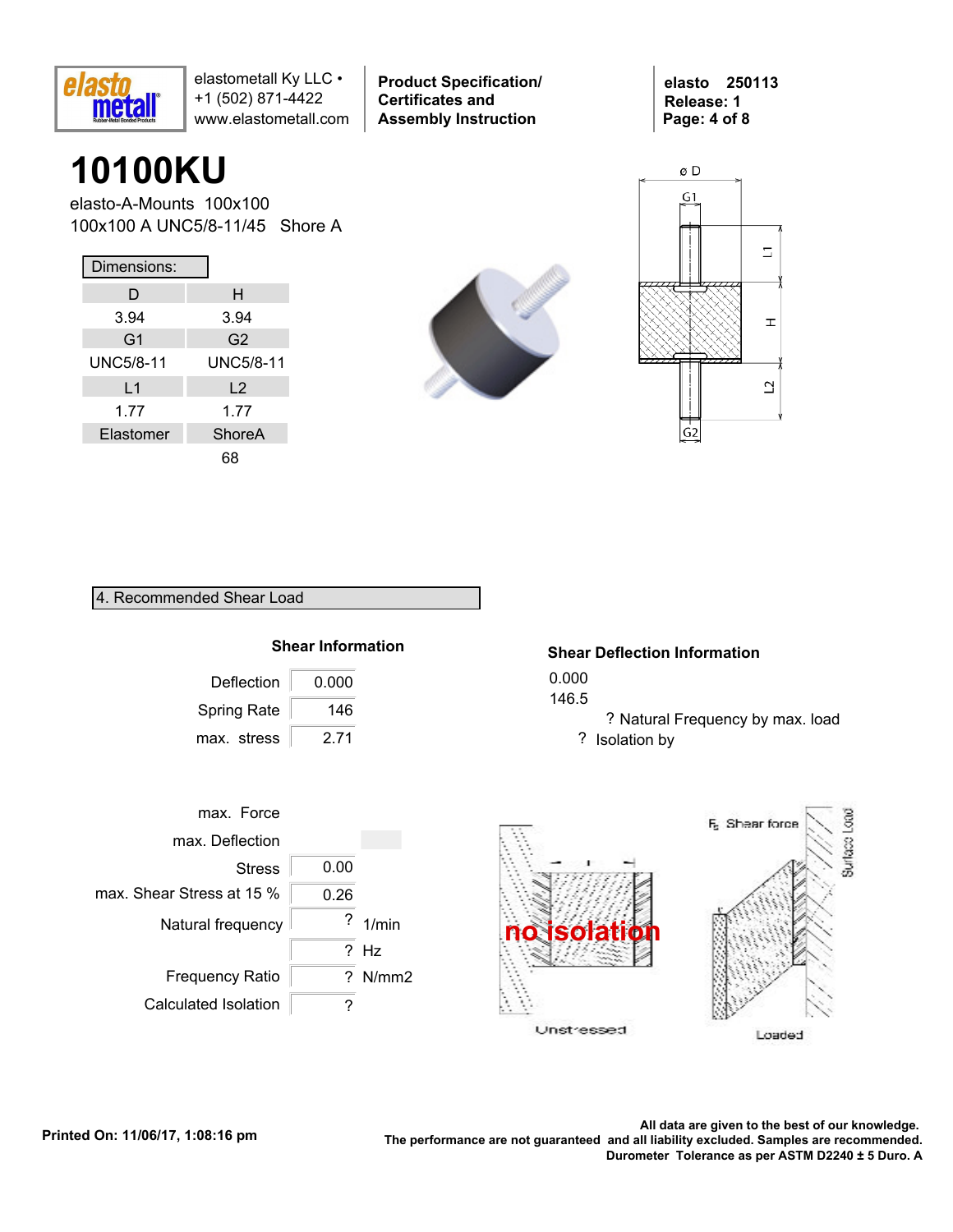

**Product Specification/ Certificates and Assembly Instruction**

**elasto 250113 Release: 1 Page: 5 of 8**

## **10100KU**

elasto-A-Mounts 100x100 100x100 A UNC5/8-11/45 Shore A

| Dimensions:    |                |
|----------------|----------------|
| D              | н              |
| 3.94           | 3.94           |
| G <sub>1</sub> | G <sub>2</sub> |
| UNC5/8-11      | UNC5/8-11      |
| L1             | L <sub>2</sub> |
| 1.77           | 1.77           |
| Elastomer      | ShoreA         |
|                |                |





### 5. Compression/Injection Molded Standard Product Tolerances

Standard compression molded product dimensional tolerances conform to DIN ISO 3302-1 M3 C Standard Injection molded product tolerances conform to DIN ISO 3302-1 M3 F Further information regarding product/process quality can be provided upon request.

| Dimensions<br>mm |     |          | Dimensions<br>inch | Tolerance in mm<br>Class M3-F<br>DIN ISO 3302-1 | Tolerance in Inch<br>Class M3-F<br>DIN ISO 3302-1 | Tolerance in mm<br>Class M3-C<br>DIN ISO 3302-1 | Tolerance in Inch<br>Class M3-C<br>DIN ISO 3302-1 |
|------------------|-----|----------|--------------------|-------------------------------------------------|---------------------------------------------------|-------------------------------------------------|---------------------------------------------------|
| from             | to  | from     | to                 | mm                                              | inch                                              | mm                                              | inch                                              |
| 0                | 4   | $\theta$ | .15"               | ± 0.25                                          | ±.010                                             | ± 0.40                                          | ±.016                                             |
| 4                | 6.3 | .16"     | .25"               | ± 0.25                                          | ±.010                                             | ± 0.40                                          | ±.016                                             |
| 6.3              | 10  | 25"      | .39"               | ± 0.30                                          | ±.012                                             | ± 0.50                                          | ±.020                                             |
| 10               | 16  | .39"     | .63"               | ± 0.40                                          | ±.016                                             | ± 0.60                                          | ±.024                                             |
| 16               | 25  | .63"     | .98"               | ± 0.50                                          | ±.020                                             | ± 0.80                                          | ±.032                                             |
| 25               | 40  | .98"     | 1.57"              | ± 0.60                                          | ±.024                                             | ± 1.00                                          | ±.040                                             |
| 40               | 64  | 1.57"    | 2.52"              | ± 0.80                                          | ±.032                                             | ± 1.30                                          | ±.051                                             |
| 63               | 100 | 2.38"    | 3.94"              | ± 1.00                                          | ±.040                                             | ± 1.60                                          | ±.063                                             |
| 100              | 160 | 3.94"    | 6.30"              | ± 1.30                                          | ±.051                                             | ± 2.00                                          | ±.079                                             |
| 160              | ۰   | 6.30"    | ٠                  | ± 1.3%                                          | ± 1.3%                                            | ± 1.3%                                          | ± 1.3%                                            |

Standard rubber hardness tolerance ± 5 Shore A Durometer per ASTM D2000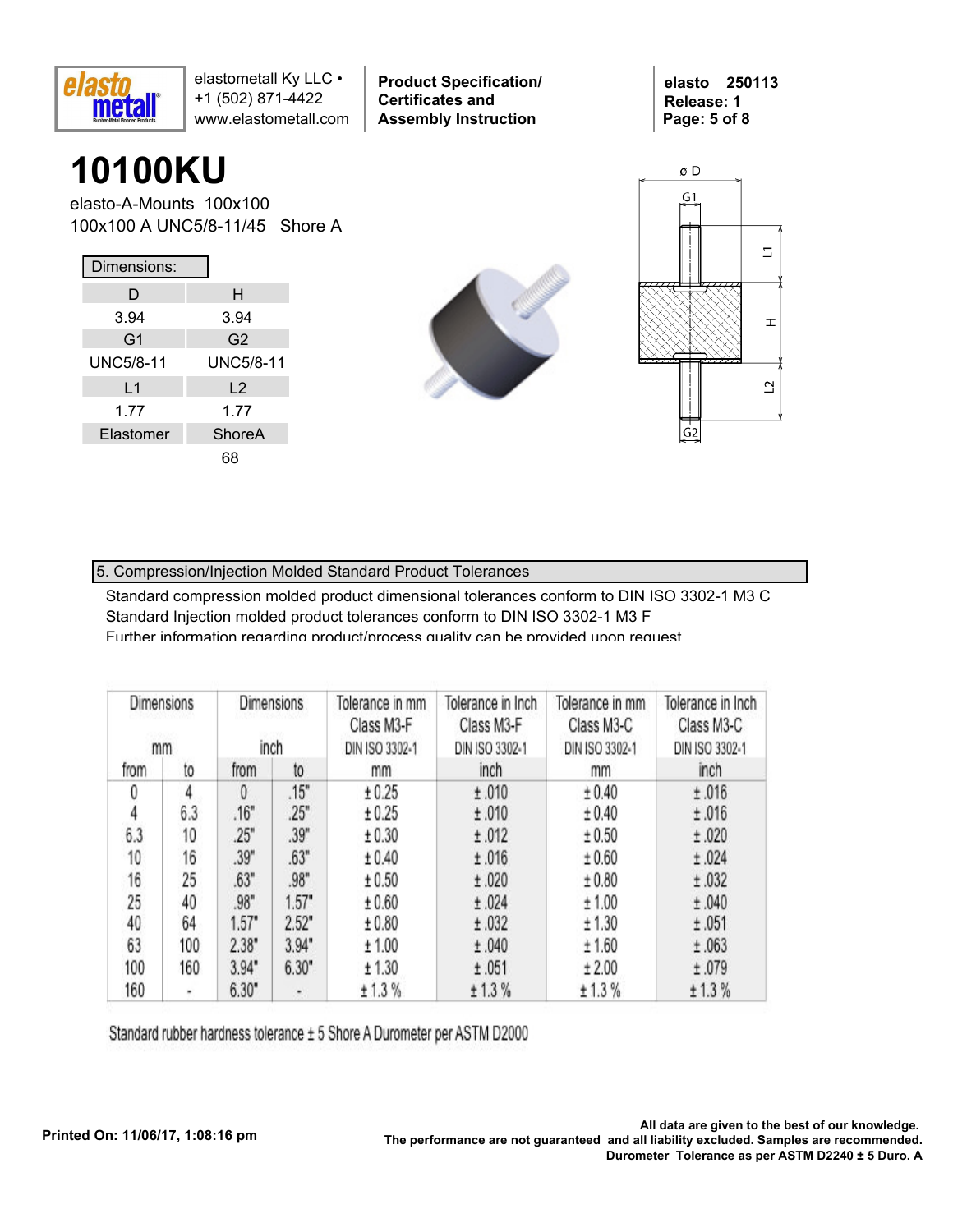

**Product Specification/ Certificates and Assembly Instruction**

**elasto 250113 Release: 1 Page: 6 of 8**

### **10100KU**

elasto-A-Mounts 100x100 100x100 A UNC5/8-11/45 Shore A

| Dimensions:      |                  |
|------------------|------------------|
| D                | н                |
| 3.94             | 3.94             |
| G <sub>1</sub>   | G <sub>2</sub>   |
| <b>UNC5/8-11</b> | <b>UNC5/8-11</b> |
| L1               | L <sub>2</sub>   |
| 1.77             | 1.77             |
| Elastomer        | ShoreA           |
|                  | 68               |





#### 6. Rubber Selection

|                         |                                                               |                                     |                                            |                             |                                                                                                   |                           |                  |                 |                            |                   |                    |                  |                  | <b>PROPERTIES</b>      |                                  |                         |                             |                          |                          |
|-------------------------|---------------------------------------------------------------|-------------------------------------|--------------------------------------------|-----------------------------|---------------------------------------------------------------------------------------------------|---------------------------|------------------|-----------------|----------------------------|-------------------|--------------------|------------------|------------------|------------------------|----------------------------------|-------------------------|-----------------------------|--------------------------|--------------------------|
| Hardness Range (ShoreA) | Temperature Resistance Range 'C (F")                          | Short Term Peak Temperature C° (F°) | Tensile Strength (N/mm <sup>2)</sup> (PSI) | %<br>Tensile Eloangariotion | Elastomer<br><b>Basic Material</b><br>Chemical-Technical<br>Discription<br>Below:<br>(Trade Name) | International Description | Tensile Strength | Tear Resistance | <b>Abrasion Resistance</b> | Restoring Ability | Rebound Resilience | Ozone Resistance | Flame Resistance | <b>Acid Resistance</b> | Benzene & Mineral Oil Resistance | Gas Impermeability      | Water Absorption Resistance | - Temperature Resistance | + Temperature Resistance |
| $25 - 95$               | $-40^{\circ} - 75^{\circ}$<br>$(-40^{\circ} - 167^{\circ})$   | $+100^\circ$<br>$(212^{\circ})$     | 31<br>(4496)                               | 800                         | Natural Rubber                                                                                    | <b>NR</b>                 | $\overline{2}$   | $\overline{2}$  | $\overline{2}$             | 2                 | $\mathbf{1}$       | $\overline{4}$   | 5                | 3                      | 5                                | $\overline{4}$          | 3                           | $\overline{2}$           | $\overline{4}$           |
| $30 - 90$               | $-30^{\circ} - 120^{\circ}$<br>$(-22^{\circ} - 248^{\circ})$  | $+150^\circ$<br>$(302^{\circ})$     | 27.5<br>(3988)                             | 450                         | Chloroprene<br>(Baypren, Neoprene)                                                                | CR                        | $\overline{2}$   | 3               | 2                          | 3                 | 2                  | $\overline{2}$   | 2                | 2                      | 3                                | 3                       | 4                           | 4                        | 3                        |
| $30 - 90$               | $-40^{\circ} - 150^{\circ}$<br>$(-40^{\circ} - 302^{\circ})$  | $+180^\circ$<br>(356°)              | 20<br>(2901)                               | 450                         | Ethylene-Propylene -<br>Terpolymer                                                                | <b>EPDM</b>               | 3                | 4               | 3                          | 3                 | 3                  | 1                | 6                | 3                      | 5                                | 3                       | $\overline{2}$              | 3                        | $\overline{2}$           |
| $25 - 95$               | $-40^{\circ} - +140^{\circ}$<br>$(-40^{\circ} - 248^{\circ})$ | $+160^\circ$<br>(320°)              | 25<br>(3626)                               | 500                         | Ntrile Butadine<br>(Perbunan)                                                                     | <b>NBR</b>                | 3                | $\overline{4}$  | 3                          | 3                 | 3                  | 5                | 5                | 3                      | 1                                | 3                       | 3                           | 4                        | 3                        |
| $35 - 95$               | $-30^\circ - +110^\circ$<br>$(-22^{\circ} - 230^{\circ})$     | $+150^\circ$<br>$(302^{\circ})$     | 25<br>(3626)                               | 450                         | Styrene-Butadiene                                                                                 | <b>SBR</b>                | 3                | 3               | $\overline{2}$             | 3                 | 3                  | 5                | 5                | 3                      | 5                                | 3                       | 3                           | 3                        | 3                        |
| $30 - 85$               | $-40^{\circ} - +130^{\circ}$<br>$(-40^\circ - 266^\circ)$     | $+150^\circ$<br>$(302^{\circ})$     | 17<br>(2466)                               | 800                         | Butyl                                                                                             | <b>IIR</b>                | 3                | 2               | 2                          | 3                 | 5                  | 1                | 4                | $\overline{4}$         | 6                                | 4                       | 2                           | 2                        | 3                        |
| $55 - 98$               | $-30^{\circ} - +80^{\circ}$<br>$(-22^{\circ} - 176^{\circ})$  | $+100^\circ$<br>(212°)              | 30<br>(4351)                               | 800                         | Polyurethane                                                                                      | <b>PUR</b>                | 1                | 2               | $\mathbf{1}$               | 3                 | 3                  | $\overline{2}$   | $\overline{4}$   | 5                      | $\overline{2}$                   | $\overline{\mathbf{4}}$ | 5                           | 3                        | $\overline{4}$           |
| $40 - 80$               | $-70^{\circ} - +180^{\circ}$<br>$(-94^{\circ} - 356^{\circ})$ | $+225^\circ$<br>(437°)              | 8<br>(1160)                                | 250                         | Silicone Rubber                                                                                   | SI                        | 5                | 5               | 5                          | 5                 | 2                  | 1                | 4                | 3                      | 5                                | 5                       | 4                           | 1                        | 1                        |
| $65 - 90$               | $-30^{\circ} - +225^{\circ}$<br>$(-22^{\circ} - 437^{\circ})$ | $+350^\circ$<br>(662°)              | 20<br>(2901)                               | 400                         | Fluorocarbon (Viton)                                                                              | <b>FPM</b>                | 3                | 2               | 5                          | 5                 | 4                  | 1                | 1                | 1                      | 1                                | 1                       | ä,                          | 4                        | 1                        |

The above mentioned information are used for a guide and can be modified by elatometall to improve certain characteristis.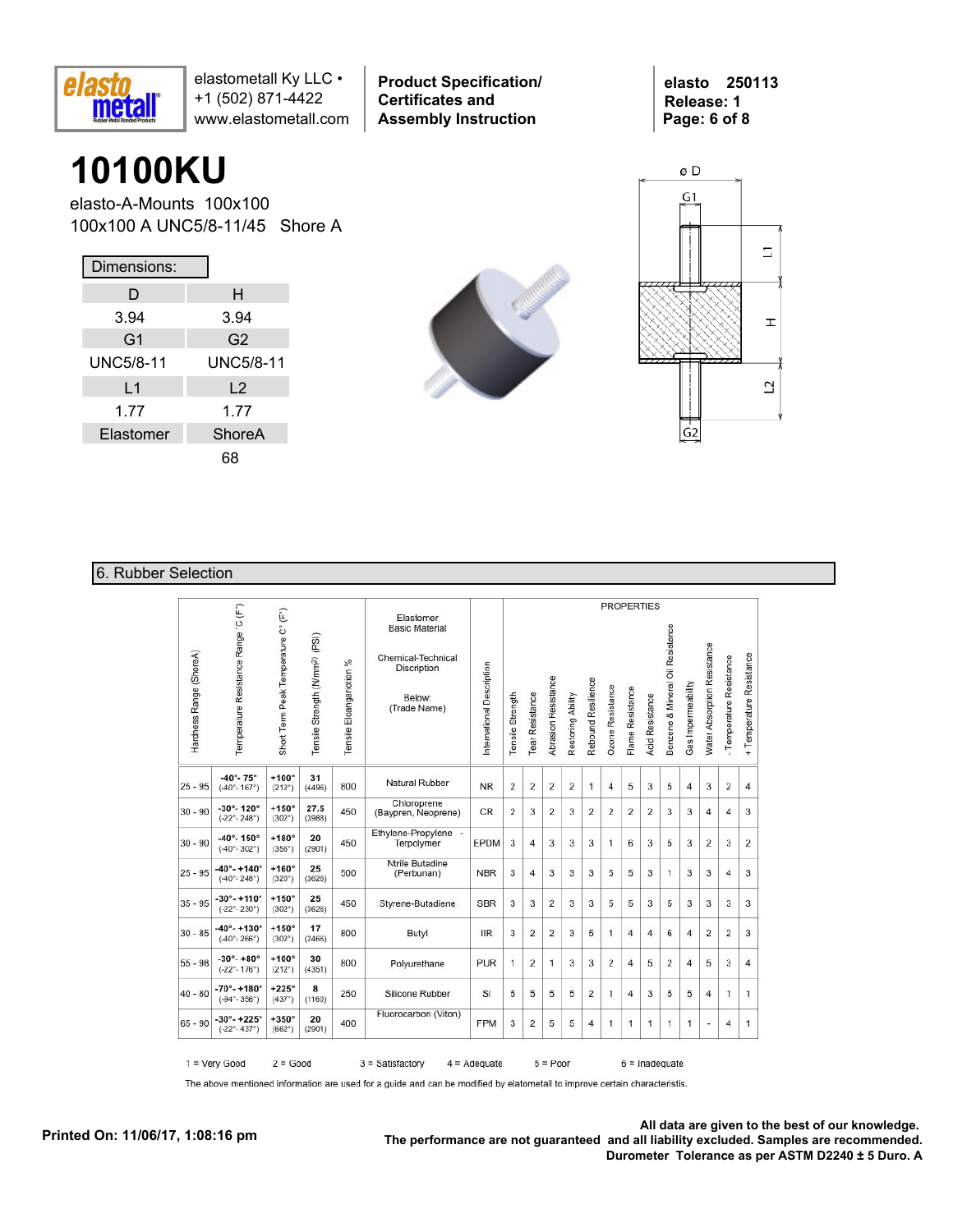

**Product Specification/ Certificates and Assembly Instruction**

**elasto 250113 Release: 1 Page: 7 of 8**

### **10100KU**

elasto-A-Mounts 100x100 100x100 A UNC5/8-11/45 Shore A

| Dimensions:      |                  |
|------------------|------------------|
| D                | н                |
| 3.94             | 3.94             |
| G1               | G2               |
| <b>UNC5/8-11</b> | <b>UNC5/8-11</b> |
| L1               | L <sub>2</sub>   |
| 1.77             | 1.77             |
| Elastomer        | ShoreA           |
|                  | 68               |





#### 7. Tightening Torque and Bolt Grades & Class

#### Tightening Torque per ASTM A193 and A194

| <b>Metric Units: (Metric Thread)</b> |                              |                                     |                              | <b>English Units: (Coarse Thread)</b> |                                   |                                                |                                          |                                  |                                   | <b>English Units: (Fine Thread)</b>      |                                          |  |  |  |  |  |
|--------------------------------------|------------------------------|-------------------------------------|------------------------------|---------------------------------------|-----------------------------------|------------------------------------------------|------------------------------------------|----------------------------------|-----------------------------------|------------------------------------------|------------------------------------------|--|--|--|--|--|
|                                      | <b>CLASS 5.6</b>             | <b>CLASS 8.8</b>                    | <b>CLASS 10.9</b>            |                                       | <b>GRADE 2</b>                    | <b>GRADE 5</b>                                 | <b>GRADE 8</b>                           |                                  | <b>GRADE 2</b>                    | <b>GRADE 5</b>                           | <b>GRADE 8</b>                           |  |  |  |  |  |
| <b>Thread</b><br>Size &<br>Pitch     | Tightening<br>Torque<br>(Nm) | <b>Tightening</b><br>Torque<br>(Nm) | Tightening<br>Torque<br>(Nm) | Thread<br>Size &<br>Pitch             | Tightening<br>Torque<br>$(ft-lb)$ | <b>Tightening</b><br>Torque<br>$({\sf ft-lb})$ | <b>Tightening</b><br>Torque<br>$(ft-lb)$ | <b>Thread</b><br>Size &<br>Pitch | Tightening<br>Torque<br>$(ft-lb)$ | <b>Tightening</b><br>Torque<br>$(ft-lb)$ | <b>Tightening</b><br>Torque<br>$(ft-lb)$ |  |  |  |  |  |
| M <sub>2</sub>                       | 0.16                         | 0.37                                | 0.52                         | $6 - 32$                              | 0.86                              | 1.33                                           | 1.88                                     | $6 - 40$                         | 0.96                              | 1.49                                     | 2.1                                      |  |  |  |  |  |
| M2.3                                 | 0.26                         | 0.6                                 | 0.84                         | $8 - 32$                              | 1.58                              | 2.44                                           | 3.44                                     | $8 - 36$                         | 1.66                              | 2.57                                     | 3.63                                     |  |  |  |  |  |
| M2.6                                 | 0.37                         | 0.86                                | 1.21                         | $10 - 24$                             | 2.29                              | 3.53                                           | 499                                      | 10-32                            | 2.61                              | 4.04                                     | 5.7                                      |  |  |  |  |  |
| M <sub>3</sub>                       | 0.59                         | 1.34                                | 1.88                         | $12 - 24$                             | 3.59                              | 5.55                                           | 7.84                                     | $12 - 28$                        | 3.83                              | 5.92                                     | 8.36                                     |  |  |  |  |  |
| M3.5                                 | 0.9                          | 2.06                                | 2.89                         | $1/4 - 20$                            | 5.47                              | 8.45                                           | 11.9                                     | $1/4 - 28$                       | 6.26                              | 9.7                                      | 13.7                                     |  |  |  |  |  |
| M4                                   | 1.34                         | 3.04                                | 4.31                         | $5/16 - 18$                           | 11.3                              | 17.4                                           | 24.6                                     | $5/16 - 24$                      | 12.5                              | 19.3                                     | 27.2                                     |  |  |  |  |  |
| M <sub>5</sub>                       | 2.65                         | 6.03                                | 8.48                         | $3/8 - 16$                            | 20                                | 30.9                                           | 43.6                                     | $3/8 - 24$                       | 22.66                             | 35                                       | 49.4                                     |  |  |  |  |  |
| M6                                   | 4.51                         | 10.3                                | 14.71                        | $7/16 - 14$                           | 32                                | 39.4                                           | 69.8                                     | 7/16-20                          | 35.7                              | 55.2                                     | 77.9                                     |  |  |  |  |  |
| M7                                   | 7.45                         | 17.16                               | 24.52                        | $1/2 - 13$                            | 48.8                              | 75.4                                           | 106                                      | $1/2 - 20$                       | 55                                | 84.9                                     | 120                                      |  |  |  |  |  |
| M8                                   | 10.79                        | 25.5                                | 35.3                         | $9/16 - 12$                           | 70.4                              | 109                                            | 154                                      | $9/16 - 18$                      | 78.5                              | 121                                      | 171                                      |  |  |  |  |  |
| M10                                  | 21.57                        | 50.01                               | 70.61                        | $5/8 - 11$                            | 97.1                              | 150                                            | 212                                      | $5/8 - 18$                       | 110                               | 170                                      | 240                                      |  |  |  |  |  |
| M12                                  | 38.25                        | 87.28                               | 122.58                       | $3/4 - 10$                            | 103                               | 366                                            | 376                                      | $3/4 - 16$                       | 115                               | 297                                      | 420                                      |  |  |  |  |  |
| M14                                  | 60.8                         | 138.27                              | 194.17                       | $7/8-9$                               | 167                               | 430                                            | 606                                      | $7/8 - 14$                       | 184                               | 473                                      | 668                                      |  |  |  |  |  |
| M16                                  | 93.16                        | 210.84                              | 299.1                        | $1 - 8$                               | 250                               | 561                                            | 909                                      | $1 - 12$                         | 273                               | 613                                      | 995                                      |  |  |  |  |  |
| M18                                  | 127.49                       | 411.88                              | 411.88                       | $1 - 1/8 - 7$                         | 354                               | 794                                            | 1288                                     | $1 - 1/8 - 12$                   | 397                               | 891                                      | 1445                                     |  |  |  |  |  |
| M20                                  | 180.44                       | 558.98                              | 578.5                        | $1 - 1/4 - 7$                         | 500                               | 1120                                           | 1817                                     | $1 - 1/4 - 12$                   | 553                               | 1241                                     | 2012                                     |  |  |  |  |  |
| M22                                  | 245.17                       | 558.98                              | 784.54                       | $1 - 3/8 - 6$                         | 655                               | 1469                                           | 2382                                     | $1 - 3/8 - 12$                   | 746                               | 1673                                     | 2712                                     |  |  |  |  |  |
| M24                                  | 308.91                       | 710.99                              | 1000.28                      | $1/2 - 6$                             | 869                               | 1949                                           | 3161                                     | $1 - 1/2 - 12$                   | 978                               | 2194                                     | 3557                                     |  |  |  |  |  |
| <b>M27</b>                           | 460.92                       | 104932                              | 1480.81                      |                                       |                                   |                                                |                                          |                                  |                                   |                                          |                                          |  |  |  |  |  |

522.73 Non-Standard

M30

1421.97

2010.38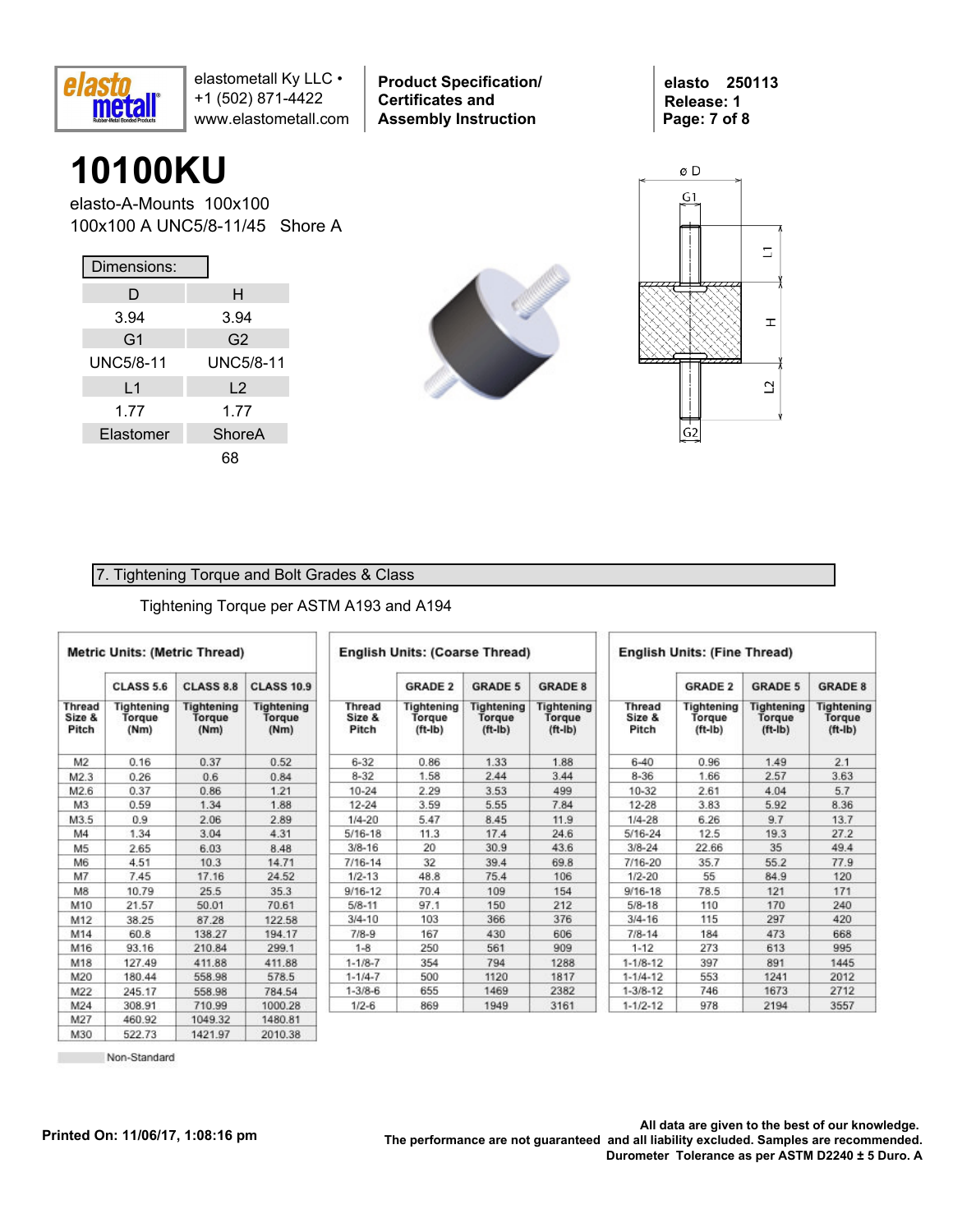

**Product Specification/ Certificates and Assembly Instruction**

**elasto 250113 Release: 1 Page: 8 of 8**

### **10100KU**

elasto-A-Mounts 100x100 100x100 A UNC5/8-11/45 Shore A

| Dimensions:      |                  |
|------------------|------------------|
| D                | н                |
| 3.94             | 3.94             |
| G <sub>1</sub>   | G <sub>2</sub>   |
| <b>UNC5/8-11</b> | <b>UNC5/8-11</b> |
| L1               | L <sub>2</sub>   |
| 1.77             | 1.77             |
| Elastomer        | ShoreA           |
|                  |                  |





#### 8. Torque Threaded Stud Test of elasto-A- and B-Mounts

Tighten flat bar steel on jaw vise. Setup required torque wrench per table. Use a nut for specimen and tighten it with torque wrench until the required torque is achieved. Loosen nut from specimen and visual check threaded studs for:



- **Thread pitch damaged or sheered**
- **Connection between washer**
- **Broken stud**